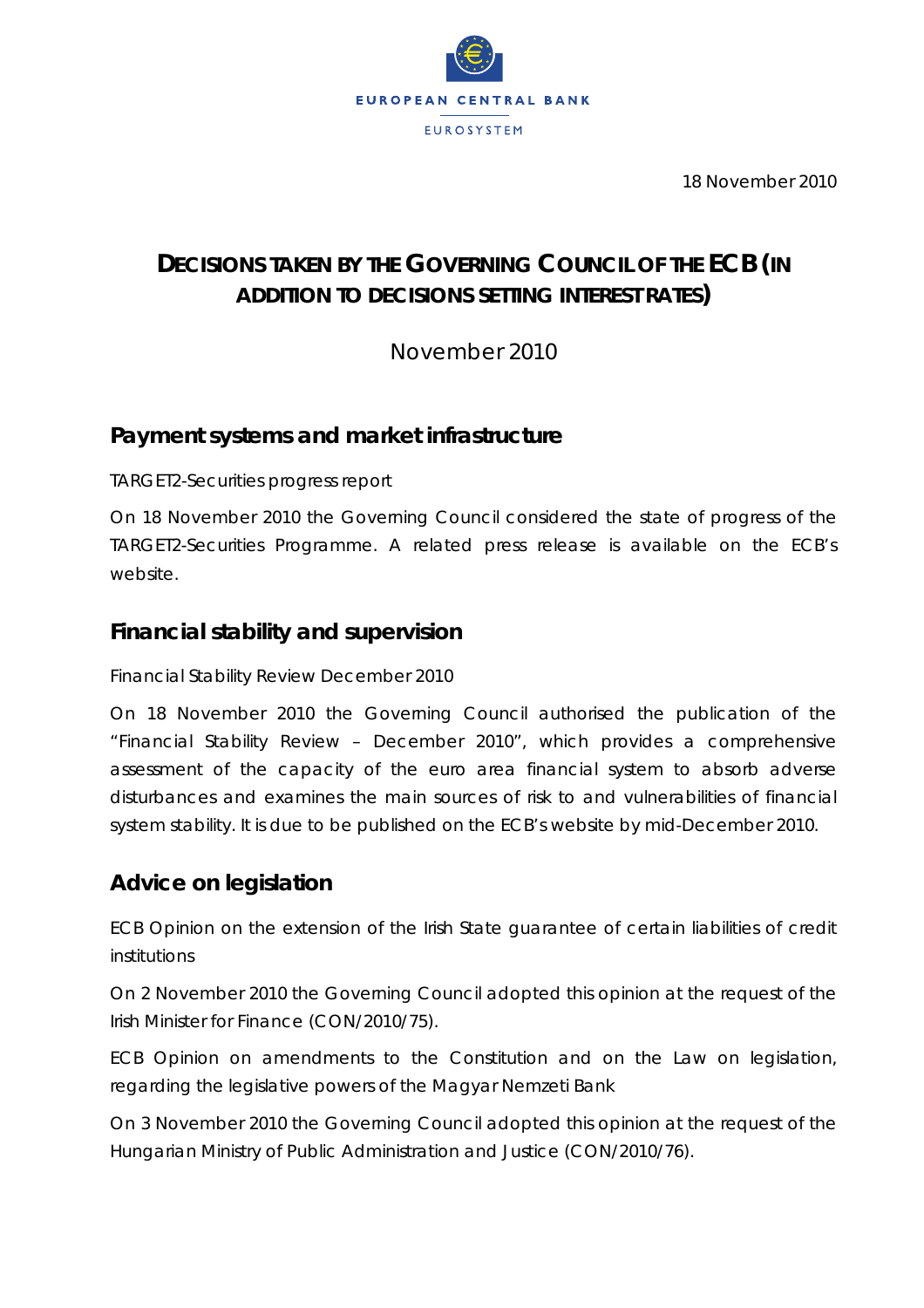*ECB Opinion on amendments to the monetary policy operations framework in Latvia with a view to further harmonising it with the Eurosystem* 

On 5 November 2010 the Governing Council adopted this opinion at the request of the Governor of Latvijas Bank (CON/2010/77).

*ECB Opinion on amendments to the legislation on financial collateral arrangements as regards credit claims in Luxembourg* 

On 5 November 2010 the Governing Council adopted this opinion at the request of the Luxembourg Ministry of Finance (CON/2010/78).

*ECB Opinion on restrictions on cash payments in Bulgaria* 

On 10 November 2010 the Governing Council adopted this opinion at the request of the Bulgarian Ministry of Finance (CON/2010/79).

*ECB Opinion on the Banco de Portugal's staff remuneration and the budget* 

On 12 November 2010 the Governing Council adopted this opinion at the request of the President of the Portuguese Parliament (CON/2010/80).

*ECB Opinion on building societies in Poland* 

On 15 November 2010 the Governing Council adopted this opinion at the request of the Polish Parliament (CON/2010/81).

## **Corporate governance**

### *Chair of the Risk Management Committee*

On 4 November 2010 the Governing Council appointed, with immediate effect, Mr Carlos Bernadell, currently Head of the ECB's Risk Management Division, as Chair of the Risk Management Committee. This committee was established under Article 9.1 of the Rules of Procedure of the ECB by the Governing Council on 16 September 2010. Mr Bernadell's term as Chair of the Risk Management Committee will expire on 31 August 2013, so as to coincide with the expiry of the terms of all the other Eurosystem/ESCB committee chairs, who were (re)appointed by the Governing Council on 22 July 2010 for a three-year period.

#### *Recast of the ECB accounting legal framework*

On 11 November 2010 the Governing Council adopted ECB Guideline on the legal framework for accounting and financial reporting in the European System of Central Banks (recast) (ECB/2010/20) and ECB Decision on the annual accounts of the European Central Bank (recast) (ECB/2010/21). These two legal acts incorporate technical and editorial changes to the legal acts currently into force, respectively, Guideline ECB/2006/16 and Decision ECB/2006/17, which they recast. Both legal acts